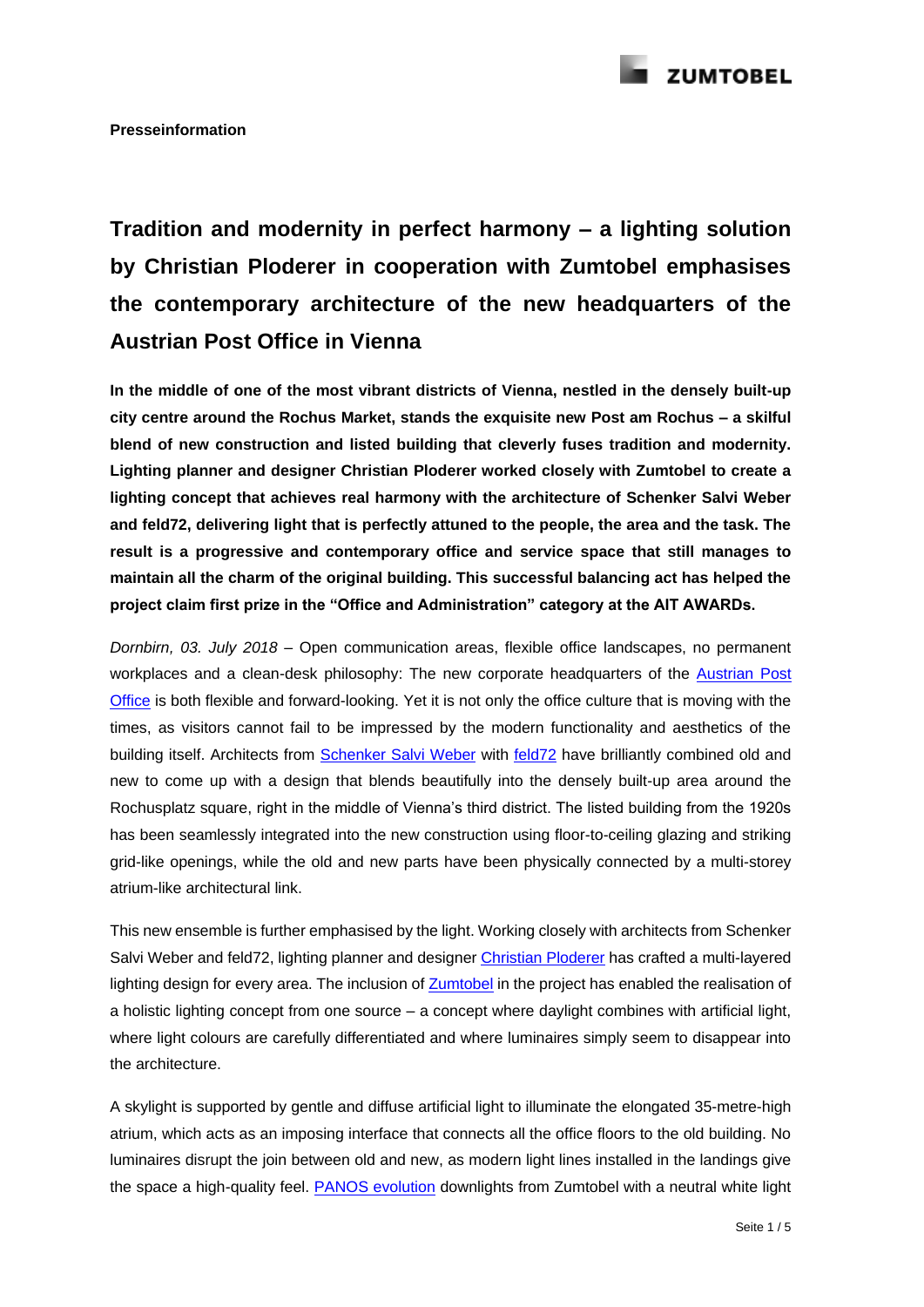

colour are barely visible in the concrete ceilings above the connecting stairway, letting their light show users the way.

PANOS evolution luminaires sunk by the lighting designer into concrete elements around the entrance to the shopping centre use their light to direct people inside, where fittings from the same family are mounted in the louvered ceiling. The building complex is additionally flooded with daylight from two large skylights, while light lines in the escalator area have been irregularly positioned to add a modern lighting mood by forming a kind of barcode arrangement.

The architects have realised a generous interior design approach on the floors of the post office headquarters, including open communication zones and clearly defined retreat areas for the 1100 employees. The lounge, which also houses a stamp museum, is lit by the [INTRO](https://www.zumtobel.com/com-en/products/intro.html) modular LED lighting system, enabling individual spotlights to be mounted in the acoustic ceiling to provide good general lighting. This installation is complemented by ceiling-recessed [SLOTLIGHT infinity](https://www.zumtobel.com/com-en/products/slotlightinfinity.html) light lines that give the corridors and spaces a real feel-good atmosphere, providing clear orientation for visitors and delivering a contemporary lighting contrast.

Light and not luminaires – just like the spotlights set in the eye-shaped louvered ceiling of the shopping centre, recessed, narrow-beam and therefore glare-free Cetus downlights from the Thorn sister brand disappear like "invisible luminaires" behind the louvered ceiling of the office corridors in the new building.

Round [ONDARIA](https://www.zumtobel.com/com-en/products/ondaria.html) wide-area LED luminaires in the conference rooms, combined with additional corner-mounted [DIAMO](https://www.zumtobel.com/com-en/products/diamo.html) spotlights, deliver a different kind of light. Despite their surface area, the extreme flatness of ONDARIA means that the fittings take up minimal space, which in turn helps generate an open and interactive atmosphere.

When it comes to visual comfort, [MIREL evolution](https://www.zumtobel.com/com-en/products/mirel_evo.html) pendant luminaires mounted above the computer workstations guarantee the best standards. As a special feature of the lighting concept, these solutions have been specified with two different light colours: 4000 K direct light and 3500 K indirect light. The puristic design of MIREL evolution and the complementary light colours blend seamlessly into the room architecture, supporting orientation and at the same time offering task-specific lighting for office work. All of the luminaires can be controlled and dimmed via DALI.

The integration of the existing protected building into the new construction has helped the Post am Rochus project complete the former urban-planning gaps of the famous site. The result is a building that merges flawlessly into the metropolitan context of Vienna in every sense, becoming an essential part of both the cityscape and urban life around the Rochusmarkt. And this coming together of tradition and modernity is continued with the award-winning interior architecture. Old and new are skilfully merged in an approach based on functionality, aesthetics and well-being. The lighting designs by Christian Ploderer clearly play a decisive role in this process. His ideas fit perfectly into the interior design crafted by the architects, achieving a sweeping concept that shows the way, emphasises the functionality of the spaces and creates a truly pleasant atmosphere.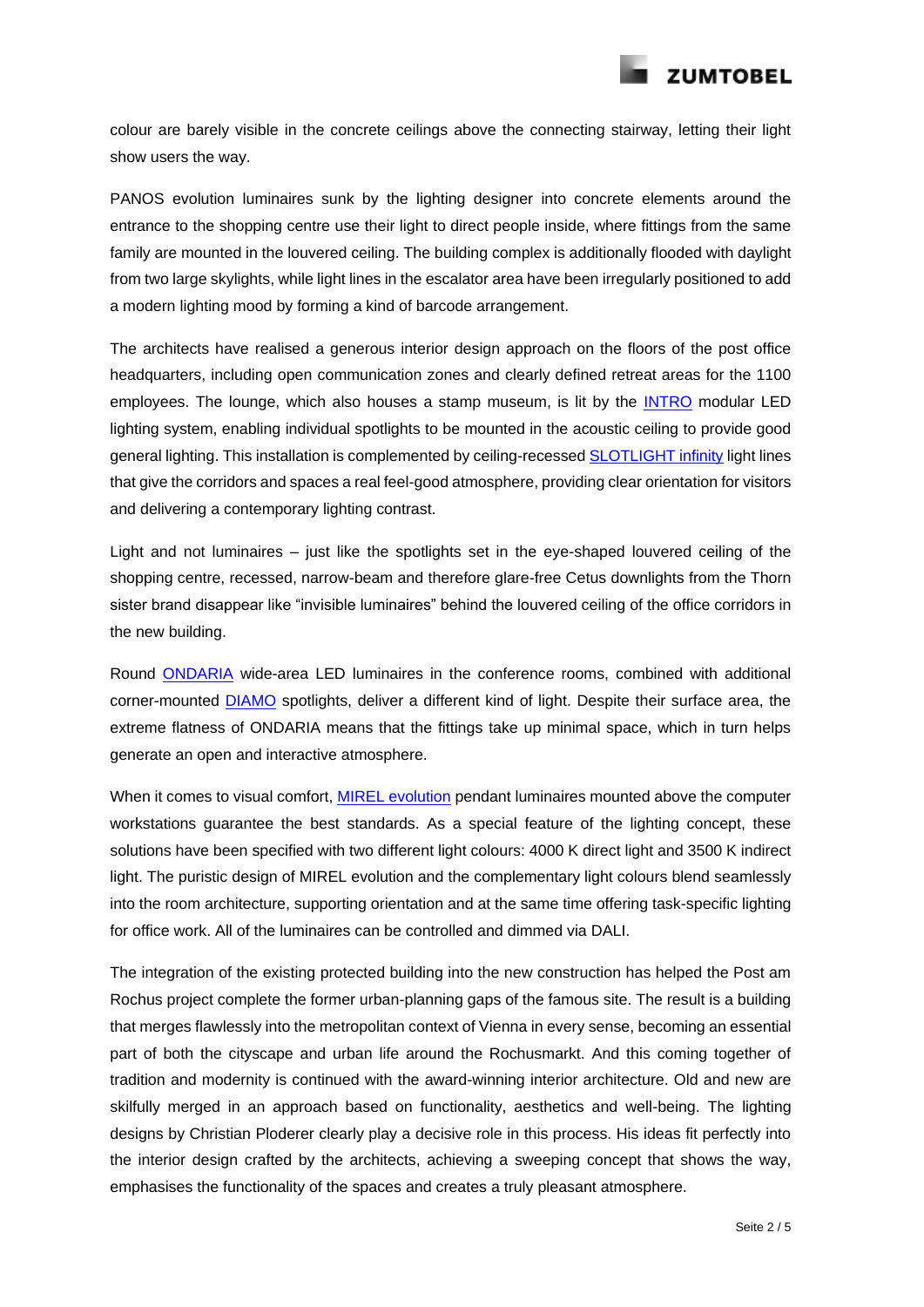

## **Captions:**

(Photo Credits: Zumtobel/Lukas Schaller)



**Fig. 1:** The architecture of the Post am Rochus is emphasised by the light. Working closely with architects from Schenker Salvi Weber and feld72, lighting planner and designer Christian Ploderer has created a multi-layered lighting concept for the whole project.



**Fig. 2:** Round ONDARIA wide-area LED luminaires and additional corner-mounted DIAMO spotlights provide a different kind of light in the conference rooms. Despite their generous surface area, the ONDARIA fittings take up little visual space.



**Fig. 3:** The lounge is illuminated by the INTRO modular LED lighting system, enabling the mounting of individual spotlights in the acoustic ceiling to provide clear general lighting. Ceiling-recessed SLOTLIGHT infinity light lines round off this impressive installation.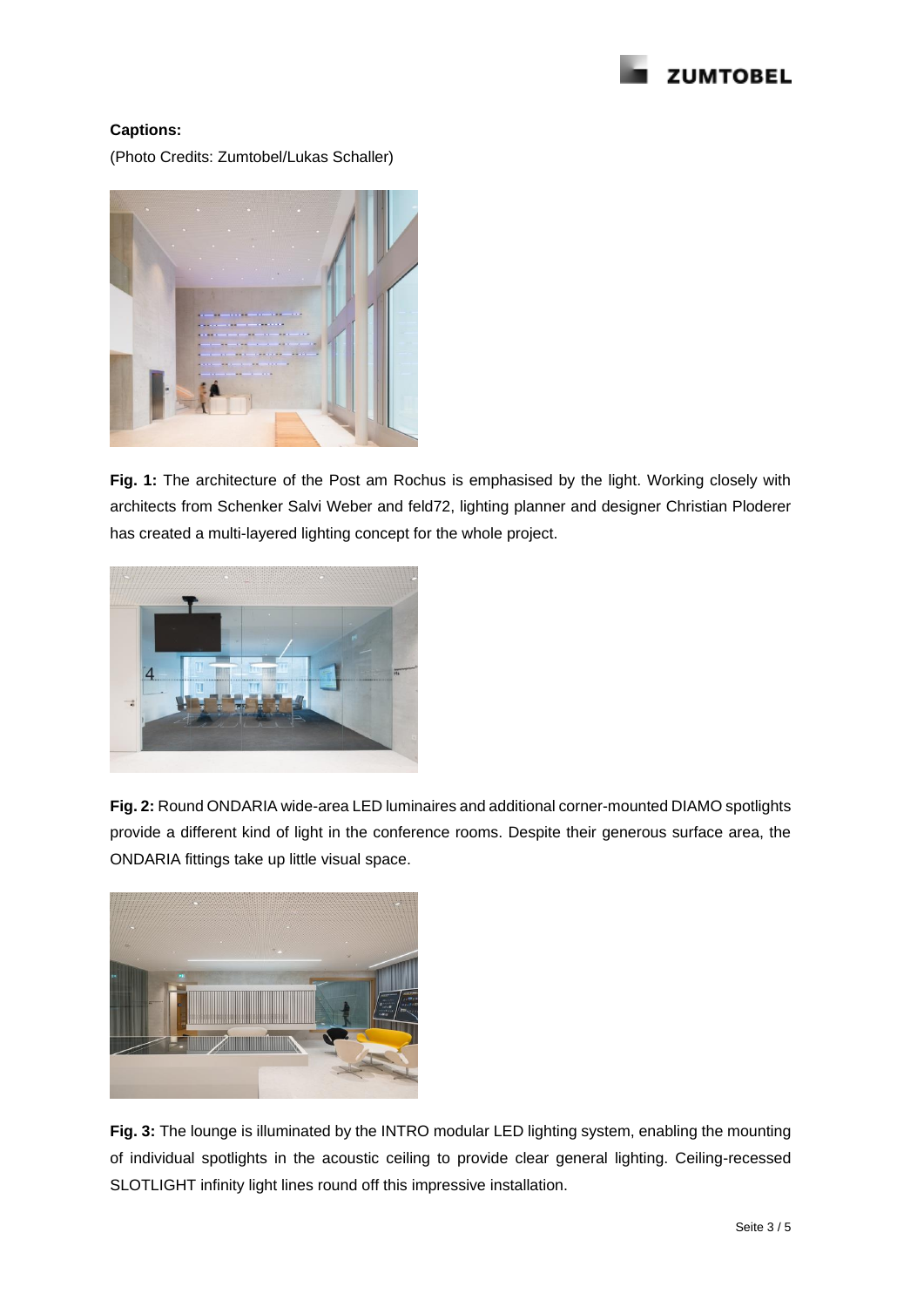



**Fig. 4:** Just like the recessed and glare-free spotlights in the shopping centre, Cetus downlights from the Thorn sister brand disappear like "invisible luminaires" behind the louvered ceiling of the office corridors in the new building.



**Fig. 5:** MIREL evolution pendant luminaires mounted above the computer workstations in the post office headquarters ensure optimal visual comfort. As a special feature of the lighting concept, these fittings are equipped with two different light colours: 4000 K direct light and 3500 K indirect light.